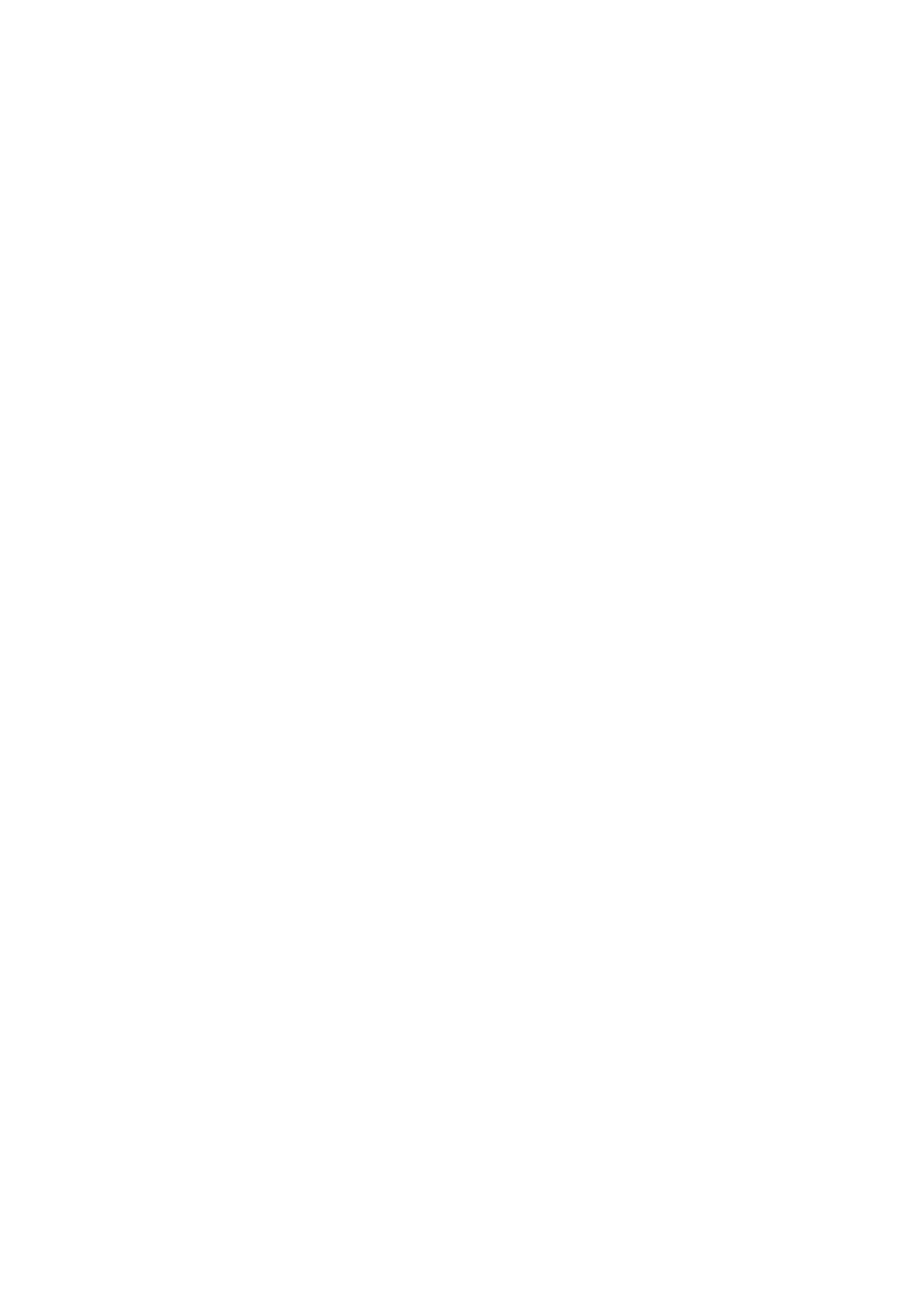## The Roads

*To Mark Wildman*

Frank Mansell John Sanders (1933 - 2003)



Copyright © Janet Sanders 2011